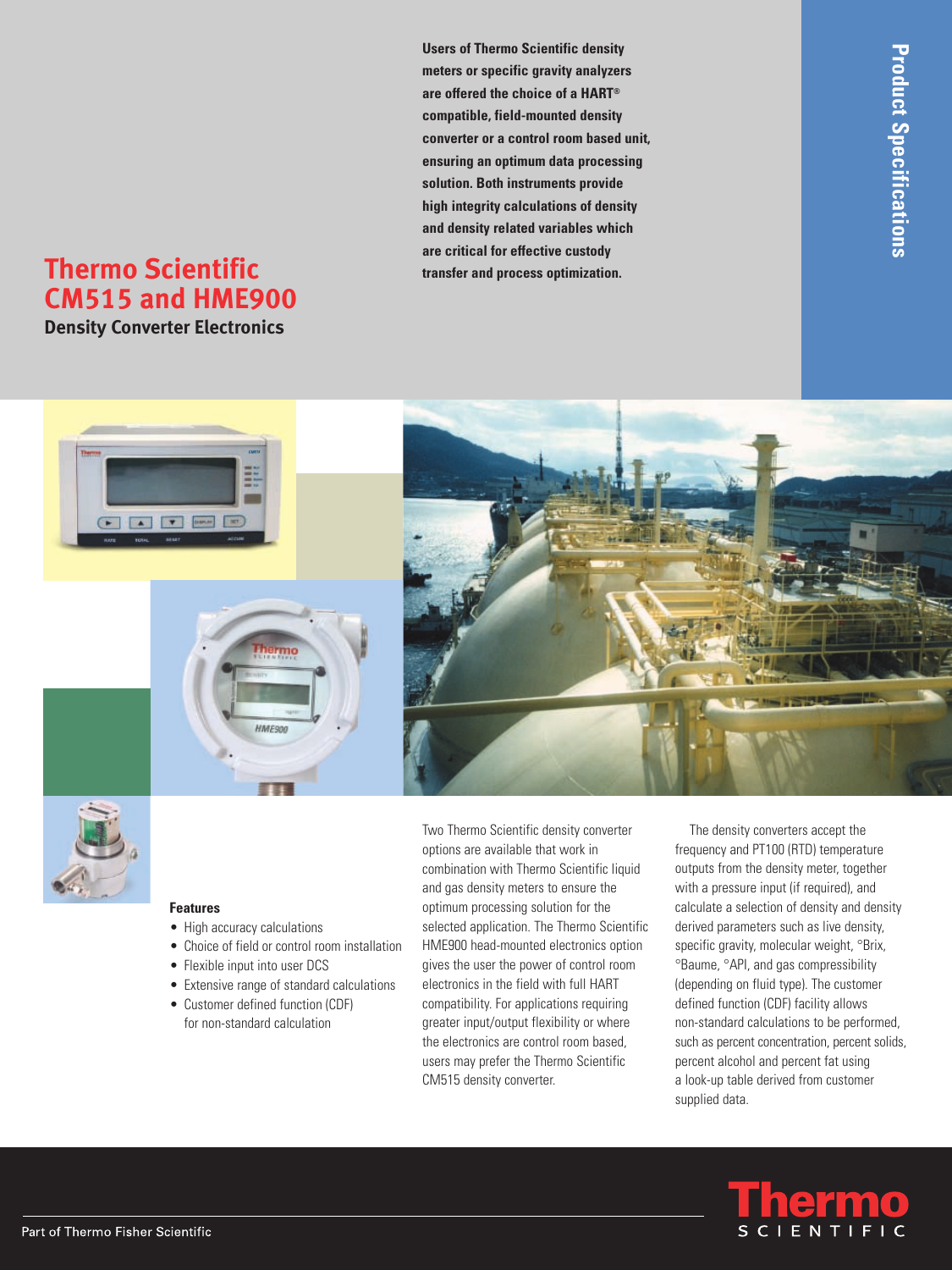

#### **Thermo Scientific HME900**

The HME900 head-mounted density converter option may be included with any Thermo Scientific liquid or gas density meter or specific gravity analyzer. The head-mounted electronics unit conditions the output signal to give a HART compatible 4-20 mA signal that can be used for indication or can be connected directly to the user's DCS. Alternatively, the output can be read digitally by a HART compatible control or data collection system. The local display allows the process engineer to view the prime variable value either in engineering units alone or with an alternating display of percent of chosen span.

The selection of HME900 electronics is ideal in most general density measurement applications and is essential when HART communications are required. The Thermo Scientific density meter/HME900 system is certified for use in flammable atmospheres.

#### **HME900 Ordering Information**

The HME900 head-mounted electronics unit may only be specified as part of a Thermo Scientific density meter or specific gravity analyzer order by selecting the SIGNAL OUTPUT / 'H' option. It is also possible to select the WinHME900 communications software and modem package by selecting the OPTIONS / 'W' option.

#### **HME900 Features**

- Available on Thermo Scientific density meters/SG analyzers
- Field mounted, direct density output
- Gas density conversion based on general gas equations of state (Redlich-Kwong)
- Liquid calculation using ASTM D1250 (1980) for refined fluids and crude oils
- High accuracy calculations
- Local display
- HART compatible
- Hazardous area approvals
- WinHME900 PC configuration program
- Device description (DD) available for Emerson 375 field communicator

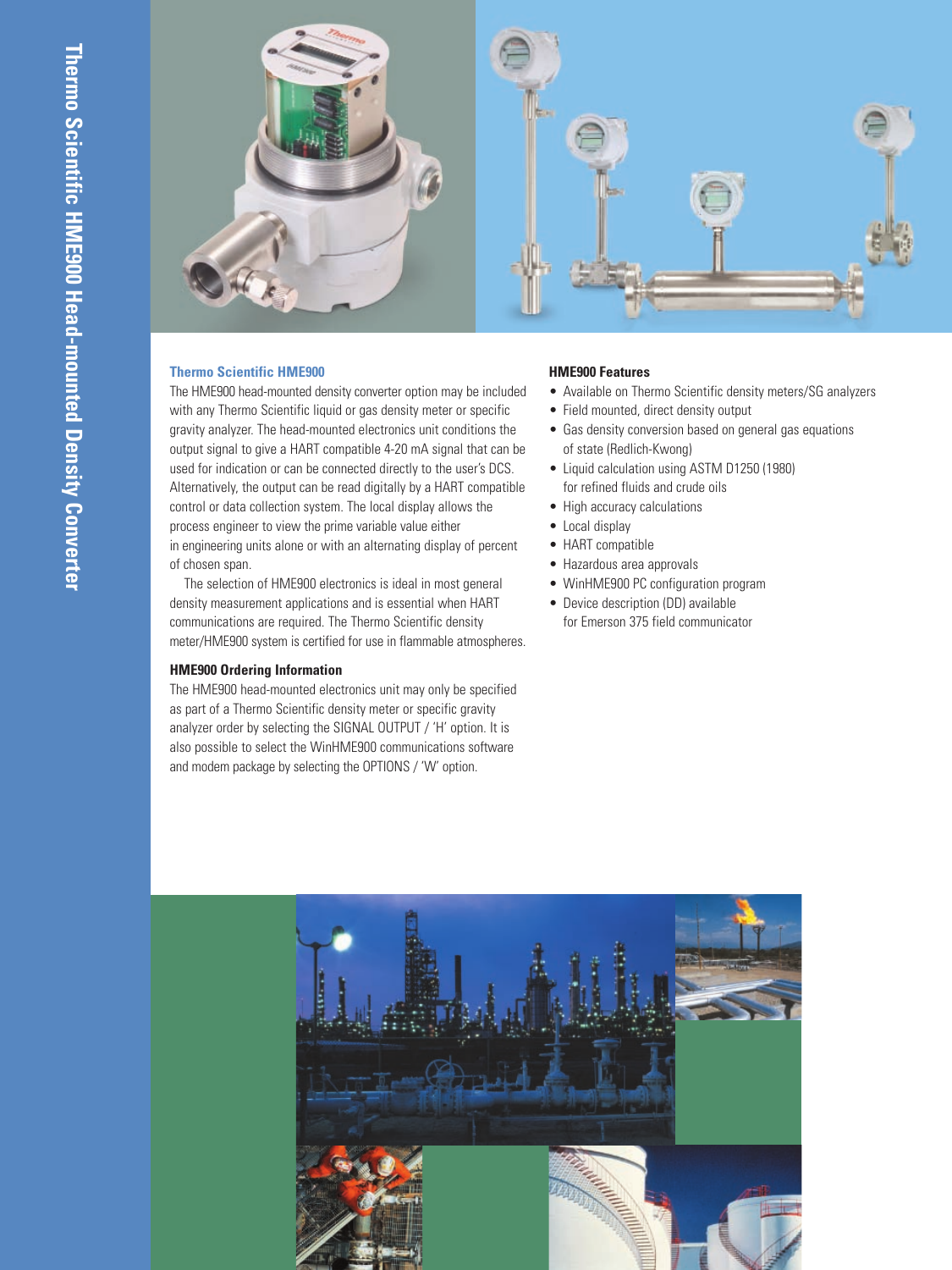# **Thermo Scientific HME900**

| <b>Physical Specifications</b>        |                                                                                                                                                                                     |                                                                                       |  |  |  |
|---------------------------------------|-------------------------------------------------------------------------------------------------------------------------------------------------------------------------------------|---------------------------------------------------------------------------------------|--|--|--|
| Dimensions / Weight                   |                                                                                                                                                                                     | Fits into the standard Thermo Scientific density meter terminal / amplifier enclosure |  |  |  |
| Local Display (Optional)              | 4½ digit 7.6mm (0.3 in) 7-segment LCD display;                                                                                                                                      |                                                                                       |  |  |  |
|                                       | Resolution 0.1% or 0.01% depending on display variable                                                                                                                              |                                                                                       |  |  |  |
| Cable                                 |                                                                                                                                                                                     | Without pressure option: two pairs; With pressure option: three pairs                 |  |  |  |
| <b>Environmental Rating</b>           | As density meter: IP65 (NEMA 4X)                                                                                                                                                    |                                                                                       |  |  |  |
| Ambient Temperature Range             | -20°C to + 60°C (-4°F to +140°F)                                                                                                                                                    |                                                                                       |  |  |  |
| Ambient Humidity                      | Up to 95% non-condensing                                                                                                                                                            |                                                                                       |  |  |  |
| Data Storage                          | Configurations settings and data retained in e <sup>2</sup> non-volatile storage                                                                                                    |                                                                                       |  |  |  |
| Connections                           | Screw terminals suitable for wire sizes to 1.5 mm <sup>2</sup> (0.06 in <sup>2</sup> )                                                                                              |                                                                                       |  |  |  |
| Communications                        | Uses HART communications protocol;                                                                                                                                                  |                                                                                       |  |  |  |
|                                       | WinHME900 PC configuration program;                                                                                                                                                 |                                                                                       |  |  |  |
|                                       | Handheld communicator (e.g. Emerson 375 Field Communicator)                                                                                                                         |                                                                                       |  |  |  |
| Power                                 | Without pressure option: two loops 24 V 23 mA;                                                                                                                                      |                                                                                       |  |  |  |
|                                       | With pressure option: maximum three loops 24 V 23 mA                                                                                                                                |                                                                                       |  |  |  |
| <b>Functional Specifications</b>      |                                                                                                                                                                                     |                                                                                       |  |  |  |
| Inputs                                | Temperature (PT100 RTD)                                                                                                                                                             | Range: -200°C to +200°C (-328°F to 392°F);                                            |  |  |  |
|                                       |                                                                                                                                                                                     | Resolution: better than 0.0015%;                                                      |  |  |  |
|                                       |                                                                                                                                                                                     | Accuracy at +20°C (+68°F) reference: ±0.1°C (±0.18°F);                                |  |  |  |
|                                       |                                                                                                                                                                                     | -200°C to +200°C (-328°F to +392°F) ±0.05°C (±0.09°F);                                |  |  |  |
|                                       |                                                                                                                                                                                     | 0°C to +200°C (+32°F to +392°F);                                                      |  |  |  |
|                                       |                                                                                                                                                                                     | Drift -20°C to +50°C (-4°F to +122°F): ±0.05°C (±0.09°F) typical,                     |  |  |  |
|                                       |                                                                                                                                                                                     | ±0.01°C (±0.018°F) max                                                                |  |  |  |
|                                       | Pressure (4-20mA)                                                                                                                                                                   | Resolution: better than 0.01%;                                                        |  |  |  |
|                                       |                                                                                                                                                                                     | Accuracy at 20°C (68°F) reference: better than 0.1% point;                            |  |  |  |
|                                       |                                                                                                                                                                                     | Drift -20°C to +50°C (-4°F to +122°F): ±0.1% typical, ±0.2% max                       |  |  |  |
|                                       | Period (current pulse 6-18mA)                                                                                                                                                       | Range: 10 ms to 250 µs (100 Hz to 4000 Hz);                                           |  |  |  |
|                                       |                                                                                                                                                                                     | Standard range: 2500 µs to 250 µs (400 Hz to 4000 Hz);                                |  |  |  |
|                                       |                                                                                                                                                                                     | Resolution: ±2 ns:                                                                    |  |  |  |
|                                       |                                                                                                                                                                                     | Accuracy at reference +20°C (+68°F): as resolution;                                   |  |  |  |
|                                       |                                                                                                                                                                                     | Drift -20°C to +50°C (-4°F to +122°F): ±25 ppm typical; ±50 ppm max                   |  |  |  |
| Outputs                               | 4-20 mA HART                                                                                                                                                                        | Operating voltage: 8-28 VDC at terminals;                                             |  |  |  |
|                                       |                                                                                                                                                                                     | Resolution: 0.015% span;                                                              |  |  |  |
|                                       |                                                                                                                                                                                     | Accuracy at reference +20°C (+68°F): ±0.1% of point;                                  |  |  |  |
|                                       |                                                                                                                                                                                     | Drift -20°C to +50°C (-4°F to +122°F): ±0.08% full scale typical;                     |  |  |  |
|                                       |                                                                                                                                                                                     | ±0.175% full scale max                                                                |  |  |  |
|                                       | Local Display                                                                                                                                                                       | Selection of engineering units only, or engineering units and percent full scale      |  |  |  |
|                                       |                                                                                                                                                                                     | switching every 5 seconds                                                             |  |  |  |
| Other Input/ Output                   | <b>Density Supply</b>                                                                                                                                                               | Operating voltage: 10-28 VDC at terminals;                                            |  |  |  |
|                                       |                                                                                                                                                                                     | Current: modulated at density meter frequency 6-18 mA                                 |  |  |  |
|                                       | Enclosure Temperature                                                                                                                                                               | Accuracy: ±0.5% point;                                                                |  |  |  |
|                                       | (PCB mounted 100 ohm PRT)                                                                                                                                                           | Range: -40°C to +80°C (-40°F to +176°F);                                              |  |  |  |
|                                       |                                                                                                                                                                                     | Alarm points: -20°C to +60°C (-4°F to +140°F)                                         |  |  |  |
| <b>Compliance</b>                     |                                                                                                                                                                                     |                                                                                       |  |  |  |
| Quality Assurance                     | ISO 9001:2000                                                                                                                                                                       |                                                                                       |  |  |  |
| CE Mark                               | Compliant                                                                                                                                                                           |                                                                                       |  |  |  |
| <b>Electromagnetic Compatibility</b>  | Compliant                                                                                                                                                                           |                                                                                       |  |  |  |
| (EN61326:1997)                        |                                                                                                                                                                                     |                                                                                       |  |  |  |
| Low Voltage Directive                 | Compliant                                                                                                                                                                           |                                                                                       |  |  |  |
| Safe Area Use                         | As standard                                                                                                                                                                         |                                                                                       |  |  |  |
| ATEX Conformance:                     | Ex II 1 G EEx ia IIC T <sub>4</sub> (-20°C $\leq$ T <sub>amb</sub> $\leq$ to +60°C)                                                                                                 |                                                                                       |  |  |  |
| Intrinsically Safe (94/9/EC)          |                                                                                                                                                                                     |                                                                                       |  |  |  |
| <b>ATEX Conformance:</b>              | Sarasota FD910 / Sarasota FD950 / Sarasota FD960 only: Ex II 2 G EEx d IIC T <sub>4</sub> (T <sub>amb</sub> = -20°C to +60°C) or T <sub>3</sub> (T <sub>amb</sub> = -20°C to +60°C) |                                                                                       |  |  |  |
| Flameproof (94/9/EC)                  | Temperature classification of T <sub>4</sub> or T <sub>3</sub> for use with maximum process fluid temperature of +115 <sup>o</sup> C or +180 <sup>o</sup> C respectively            |                                                                                       |  |  |  |
| Canadian Standards Association (CSA): | Class I Div 1 Groups B, C and D                                                                                                                                                     |                                                                                       |  |  |  |
| Flameproof                            |                                                                                                                                                                                     |                                                                                       |  |  |  |
| <b>Calibration Certification</b>      | Calibration traceable to national standards. Calibration certificates supplied as standard.                                                                                         |                                                                                       |  |  |  |
|                                       | Optional traceable calibration equipment listing available                                                                                                                          |                                                                                       |  |  |  |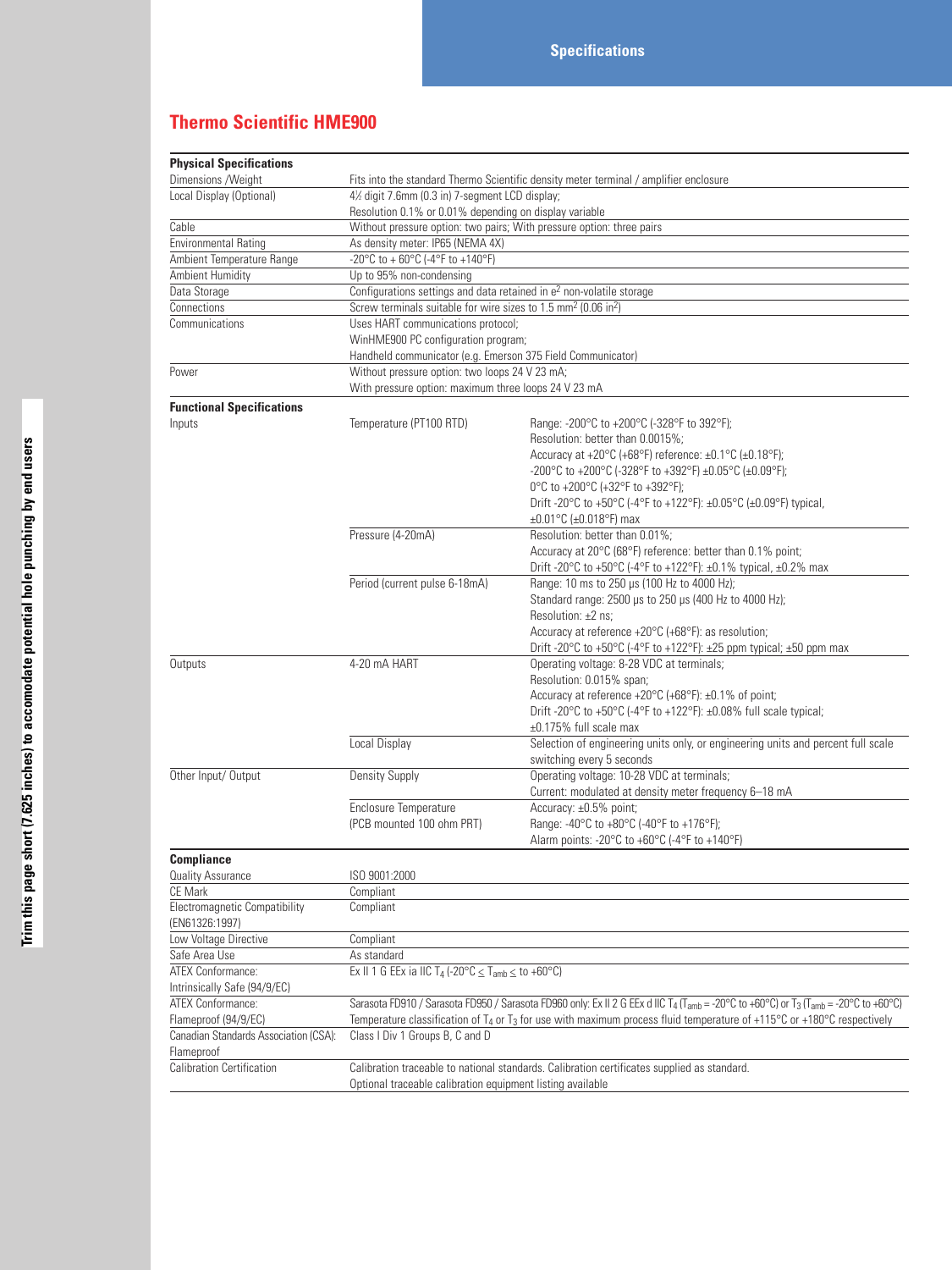

#### **Thermo Scientific CM515**

Designed to accept inputs from a Thermo Scientific density meter, the CM515 density converter offers a pressure input that allows a variety of density related variables to be calculated while the customer defined function (CDF) table allows a two dimensional look-up table to be entered, enabling variables with specific relationships to density and another variable to be estimated. The user input allows an external variable to be connected to the CDF and an output related to the external variable to be generated. Standard equations are used to calculate density related variables, including density at reference conditions, specific gravity, process gravity and molecular weight.

The backlit LCD display offers a wide viewing angle that ensures clear visibility in the field or control room with the front panel indicating the current input, output and some intermediate calculated values. Data transmission from the CM515 can be via alarm contacts, 4-20 mA loops or bi-directional serial communications (RS232 or RS485). The CM515 density converter is best suited to applications that require a greater level of input/output flexibility than offered

by the Thermo Scientific HME900 electronics and when HART compatibility is not required.

#### **CM515 Features**

- Pulse input suitable for all Thermo Scientific density meters and SG analyzers
- Temperature and pressure inputs for density conversion to reference conditions
- Liquid density conversion based on ASTM D1250-04 for crude oils, lube oils and refined products
- Gas density conversion based on general gas equations of state (Ideal Gas, Redlich-Kwong, Soave-Redlich-Kwong, Peng-Robinson)
- Customer defined function (look-up table)
- Two 4-20 mA current loops
- RS-232, RS-485 and infrared serial ports
- ASCII Modbus, RTU Modbus and printer port protocols
- Backlit display for high visibility
- CSA and ATEX XP enclosures available



## **CM515 Ordering Information**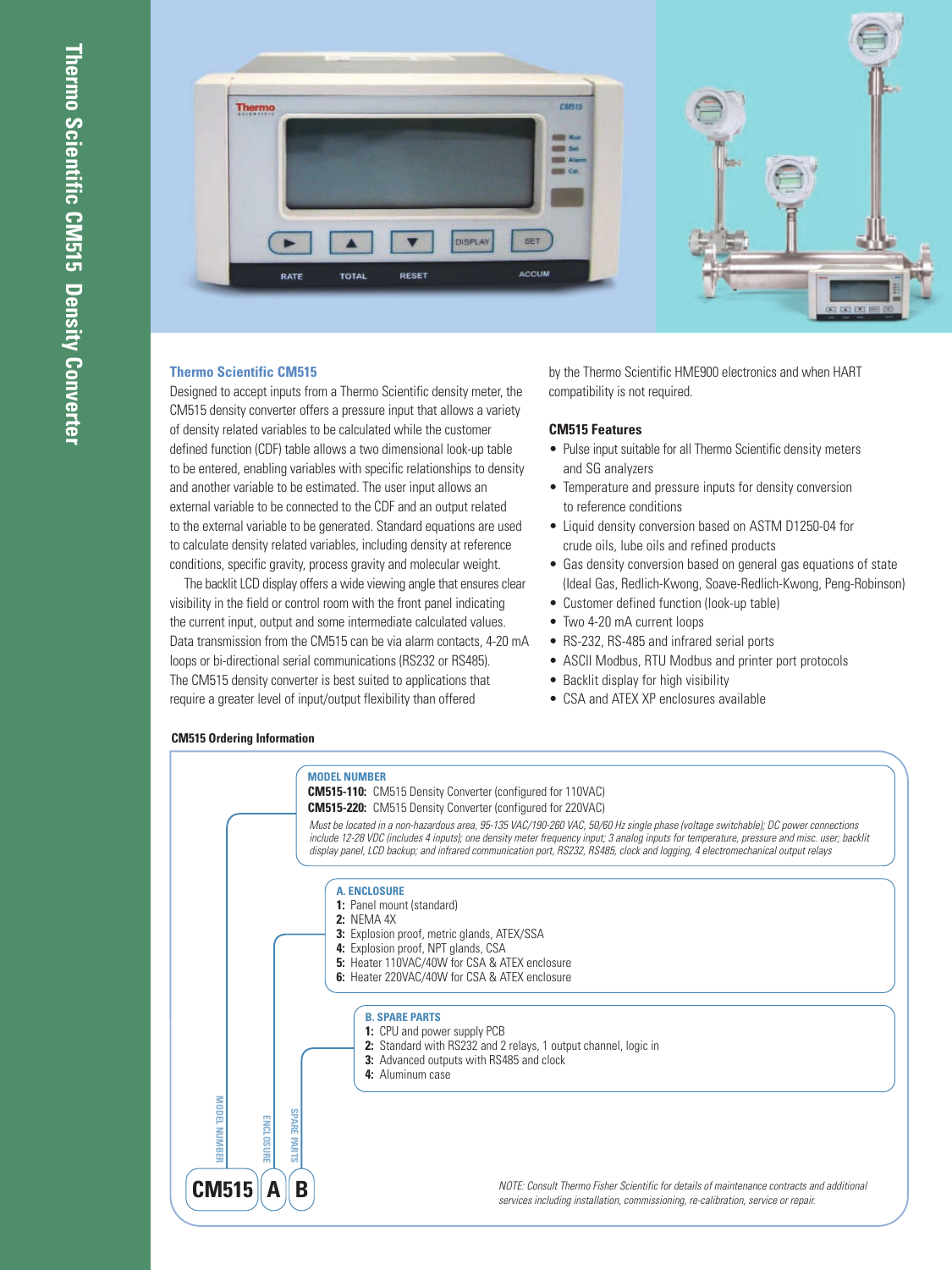**Specification**

 **Drawings**

#### **Available Calculations for Thermo Scientific Density Converter Electronics**

|                                                                   | <b>HME900</b> |         | <b>CM515</b> |         |
|-------------------------------------------------------------------|---------------|---------|--------------|---------|
| <b>Measurements / Calculations Performed</b>                      | Liquid        | Gas     | Liquid       | Gas     |
| Temperature                                                       |               |         |              |         |
| Pressure                                                          |               | œ       |              |         |
| Line Density                                                      |               |         |              |         |
| Reference Density (density at reference temperature and pressure) |               |         |              |         |
| Specific Gravity (SG) / Relative Density                          |               |         |              |         |
| <sup>o</sup> Brix                                                 |               |         |              |         |
| <sup>o</sup> Baume                                                |               |         |              |         |
| $^{\circ}$ API                                                    |               |         |              |         |
| %solids                                                           | Via CDF       |         | Via CDF      |         |
| %alcohol                                                          | Via CDF       |         | Via CDF      |         |
| %fat                                                              | Via CDF       |         | Via CDF      |         |
| $%$ mass                                                          |               |         |              |         |
| %volume                                                           |               |         |              |         |
| Molecular Weight (MW)                                             |               |         |              |         |
| Gas Compressibility (Redlich-Kwong)                               |               |         |              |         |
| Liquid Density (Soave-Redlich-Kwong, Peng-Robinson)               |               |         |              |         |
| Estimated Calorific Value (CV)                                    |               | Via CDF |              | Via CDF |
| <b>Estimated Wobbe Index</b>                                      |               | Via CDF |              | Via CDF |

#### **CM515 Basic Terminal Designation Legend**

| <b>Terminal Label</b> |                                                                      | <b>Designation</b>       | <b>Comment</b>                                      |                                     |  |
|-----------------------|----------------------------------------------------------------------|--------------------------|-----------------------------------------------------|-------------------------------------|--|
| 1                     | <b>FINP</b>                                                          | $1+$                     | Frequency Input 1+ (liquid)<br>Pulse Input 1+ (gas) | Density input<br>(Pulse for liquid) |  |
| 3                     | SG                                                                   | $\overline{\phantom{0}}$ | Signal ground                                       |                                     |  |
| 5                     | EXC V                                                                | $2+$                     | Excitation Term 2+                                  | For AINP1 RTD input                 |  |
| 7                     |                                                                      | $^{+}$                   | Analog input $ch 1 (+)$                             |                                     |  |
| 8                     | AINP1<br>$\overline{\phantom{0}}$                                    |                          | Analog input ch $1(-)$                              | Temperature input                   |  |
| 9                     | $^{+}$<br>AINP <sub>2</sub><br>$\overline{\phantom{0}}$              |                          | Analog input $ch 2 (+)$                             | Pressure input                      |  |
| 10                    |                                                                      |                          | Analog input ch $2$ (-)                             |                                     |  |
| 11                    | AINP3                                                                | $\ddot{}$                | Analog input $ch 3 (+)$                             | User input                          |  |
| 12                    |                                                                      | $\overline{\phantom{0}}$ | Analog input ch $3$ $(-)$                           |                                     |  |
| 15                    | Vo                                                                   | $^{+}$                   | 8-24 volts DC output                                | Overload protected                  |  |
| 16                    | G                                                                    |                          | DC ground                                           |                                     |  |
| 17                    | Vi                                                                   | $^{+}$                   | DC power input                                      | DC power in 12-28 V                 |  |
| 18                    | <b>SH</b>                                                            | F                        | Shield terminal                                     |                                     |  |
| 19                    | $\ddot{}$<br><b>RS485</b><br>L,<br>G                                 |                          | RS485 (+)                                           |                                     |  |
| 20                    |                                                                      |                          | $RS485(-)$                                          |                                     |  |
| 21                    |                                                                      |                          | RS485 ground                                        |                                     |  |
| 22                    | $1+$                                                                 |                          | Switch 1                                            |                                     |  |
| 23                    |                                                                      | $2+$                     | Switch 2                                            |                                     |  |
| 24                    | INPUT LOGICS<br>$3+$<br>4+<br>$C-$                                   |                          | Switch <sub>3</sub>                                 |                                     |  |
| 25                    |                                                                      |                          | Switch 4                                            |                                     |  |
| 26                    |                                                                      |                          | Signal ground                                       |                                     |  |
| 27                    | OUT <sub>1</sub>                                                     | $^{+}$                   | Output $ch 1 (+)$                                   |                                     |  |
| 28                    |                                                                      | $\overline{\phantom{0}}$ | Output ch $1(-)$                                    |                                     |  |
| 29                    | OUT <sub>2</sub>                                                     | $^{+}$                   | Output $ch 2 (+)$                                   | Optional output                     |  |
| 30                    |                                                                      |                          | Output ch $2$ $(-)$                                 |                                     |  |
| 31                    |                                                                      | RC                       | Relay common                                        |                                     |  |
| 32                    | R1<br>R <sub>2</sub><br>33<br><b>RFI AYS</b><br>34<br>R3<br>35<br>R4 |                          | Relay 1                                             |                                     |  |
|                       |                                                                      |                          | Relay 2                                             |                                     |  |
|                       |                                                                      |                          | Relay 3                                             | Optional relays                     |  |
|                       |                                                                      |                          | Relay 4                                             |                                     |  |
| E                     | F                                                                    |                          | Mains ground                                        | AC power in 95-135 V                |  |
| N                     | AC MAINS                                                             | N                        | Mains neutral                                       | or 190-260 V                        |  |
| A                     | A                                                                    |                          | Mains active                                        |                                     |  |
| RS232 port            |                                                                      | 9-pin serial port        |                                                     |                                     |  |

#### **CM515 Dimensional Drawing**





**PANEL CUTOUT**